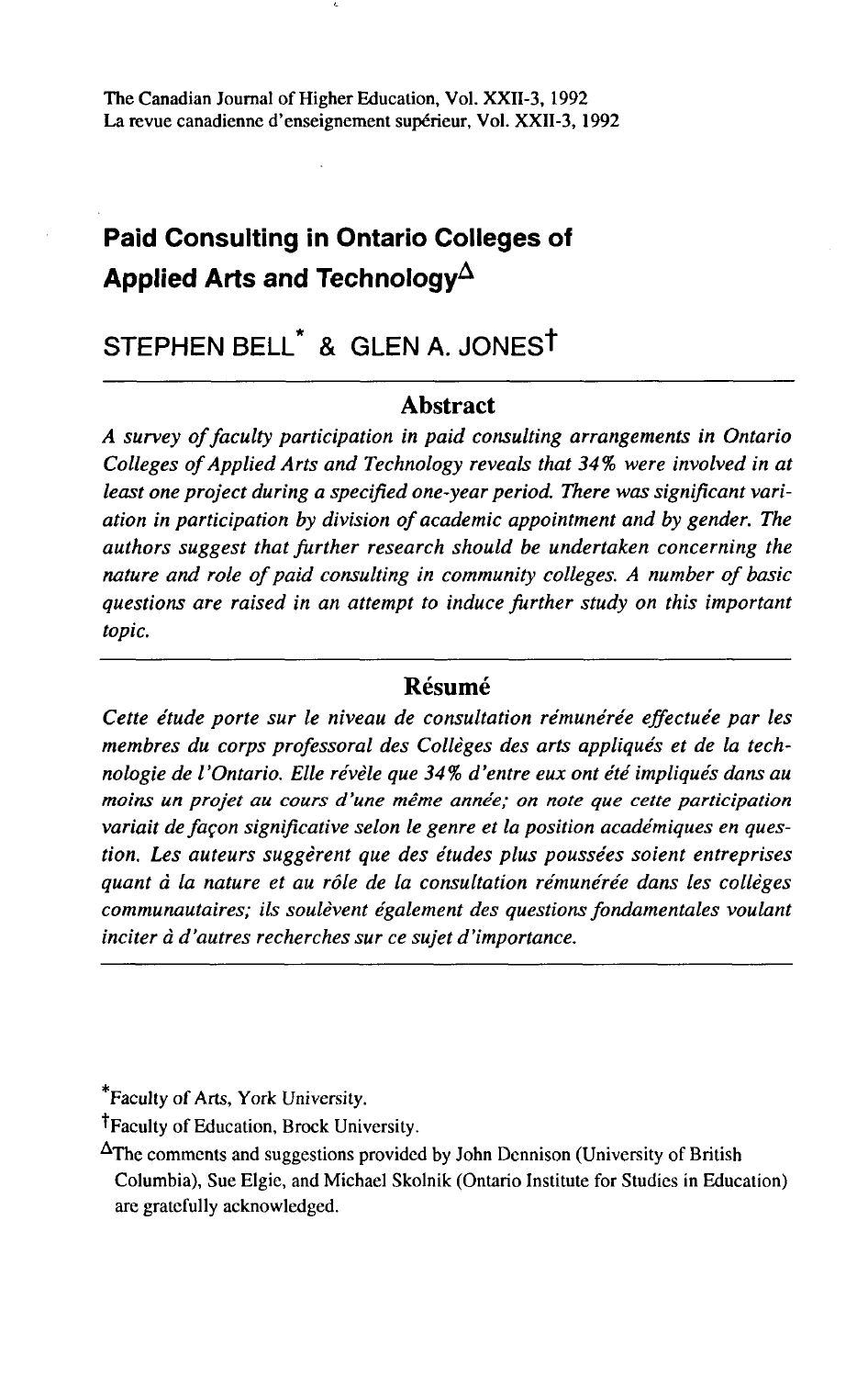#### 2 Stephen Bell & Glen A. Jones

Teaching has always been the central function of Canadian community colleges, in marked contrast to the university sector where faculty are expected to engage in some combination of teaching, research, and service activities (Dennison  $\&$ Gallagher, 1986). In Ontario Colleges of Applied Arts and Technology (CAATs), the emphasis on teaching and learning has formed the basis for workload formulas which govern faculty assignments, and it is the central focus of institutional mission statements. This is not to suggest that community college faculty are not involved in research or service activities,<sup>1</sup> but rather that these activities are usually described in terms related to, or as a function of, the teaching mission. In the university sector, teaching, research, and service are usually described as complementary or inter-related faculty activities; but in the community college sector, research and service are viewed as professional development activities which contribute to teaching.

One faculty activity is paid consulting, an activity which, in the university sector, is legitimised as either research or service, but, in the community college sector, is legitimised in terms of the professional development of teachers.<sup>2</sup> While the level and role of paid consulting in the university sector has been the subject of some study (Boyer & Lewis, 1985), we know very little about paid consulting in the community colleges. This paper represents an attempt, by the authors, to induce research activity on this subject by providing some basic data and discussing a number of questions that might be addressed through further study and research. Thus, we will report data on paid consulting activities of Ontario CAAT faculty obtained from a larger survey on applied research (Bell, 1989, 1992). How many community college faculty participate in paid consulting<sup>3</sup> arrangements? Does the level of consulting activity vary by teaching area, gender, and level of formal education? For whom do faculty consult; and how much time do they devote to such activities? The paper will conclude with a discussion of a number of major questions which relate to consulting activities in community colleges.

## **Background**

The Ontario CAATs have always been functionally differentiated from the provincial university sector. Their original mandate, which has changed very little in their twenty-year history (Dennison & Gallagher, 1986, pp. 95-100; Jones, 1991), was to develop skilled manpower for a highly industrialized province through a combination of federally and provincially supported programs. Articulation between the CAAT sector and the university sector has been quite limited, and the question of credit transferability is left to the discretion of the institutions (Skolnik & Jones, forthcoming).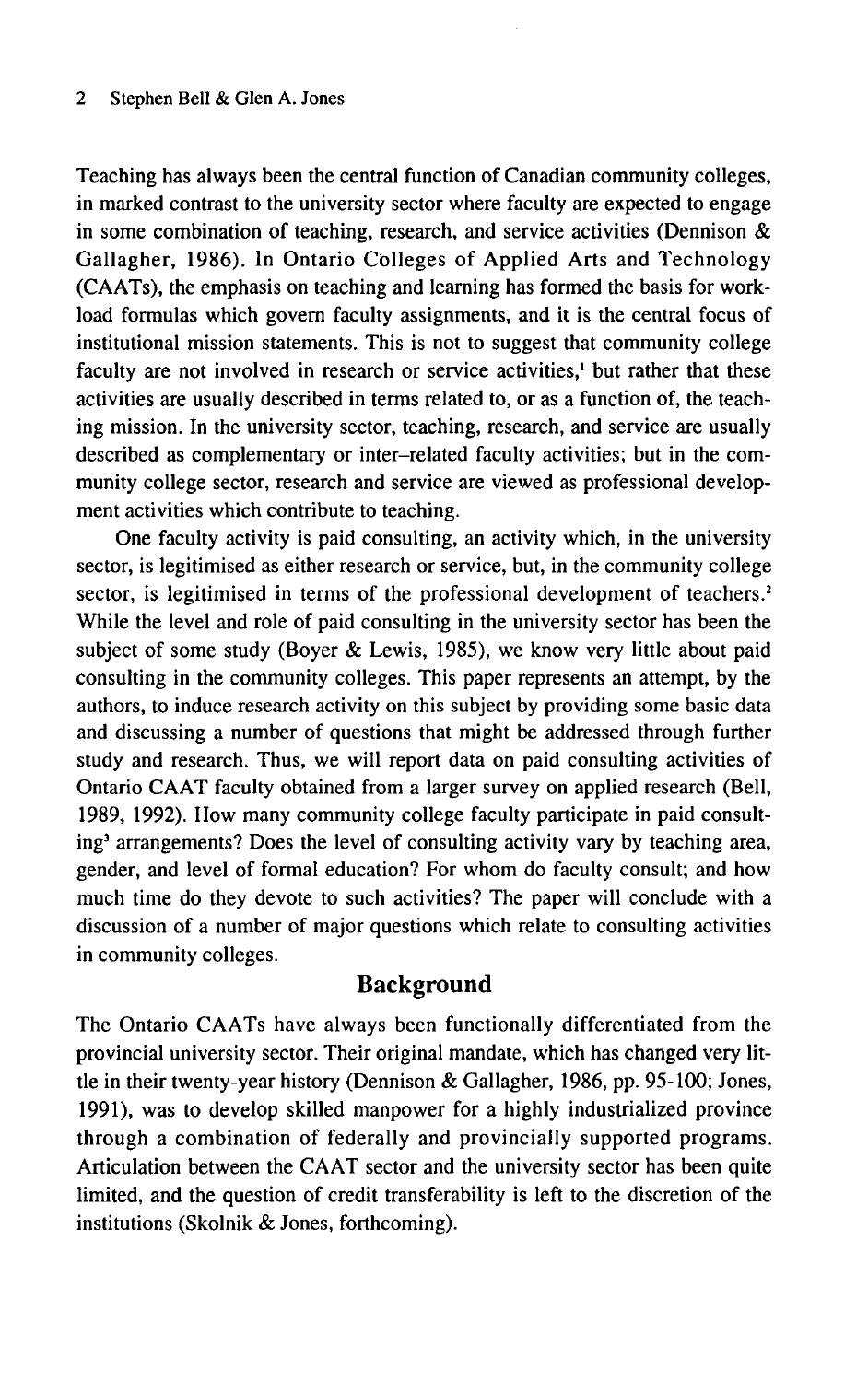The centrality of the teaching function in the CAAT system has left little room for attention to non-teaching-related activities. Labour disputes, which have had an important impact on the College environment, have often centred on workload, defined as instructional assignment (Skolnik, 1988). These workload agreements govern teaching and teaching-related functions.

Consulting, in the university sector, has generally been described as a service activity involving the application of knowledge (Boyer & Lewis, 1985, p .3). Consulting may provide faculty with an opportunity to test whether concepts and theories hold up when applied (Aggarwall, 1981, p. 17; Redding, 1983, p. 19), to work and interact with non-academic colleagues, to receive "external confirmation of the quality and relevance of the faculty member's expertise" (Boyer & Lewis, 1985, p. 10), and to supplement their income (Glauser & Axeley, 1983; Payne & Desman, 1987). Faculty consulting may also provide benefits to the institution by contributing to the institution's reputation, demonstrating service to the external environment (Golomb, 1979; Patton, 1980; Aggarwall, 1981), and, by supplementing individual salaries, allowing the institution to retain (Golomb, 1979) or acquire qualified personnel (Tuckman, 1984). Further benefits may accrue to society since consulting often involves a sharing of academic expertise with the private sector (Tuckman, 1984), and it promotes the transfer of ideas and technological development (Bok, 1982; Howsam, 1985).

The problems that are associated with consulting include the possible neglect of students, concerns over the earning of outside income on university time (Patton & Marver, 1979; Payne & Desman, 1987), and the potential for illegitimate use of institutional resources such as computers, telephones, and office supplies (Yuker, 1984; Payne & Desman, 1987). Given these various viewpoints and the lack of a theory on which to base research on paid consulting (Boyer & Lewis, 1985), it is not surprising that the topic of external service in the university sector "remains taboo" (Blackburn, 1978).

Given the centrality of the teaching mission in Canadian community colleges, it is generally argued that consulting is a form of individualised professional development, though the topic has received no attention in the higher education literature. It is assumed that consulting provides faculty with an opportunity for professional development, to apply the concepts and theories they teach in the classroom and to expand their knowledge of a particular subject area. But is this in fact the case? In a study of faculty development structures and activities in Ontario CAATs, Geis and Jones (1990) found that at least four colleges "encourage faculty to obtain short-term industry-based positions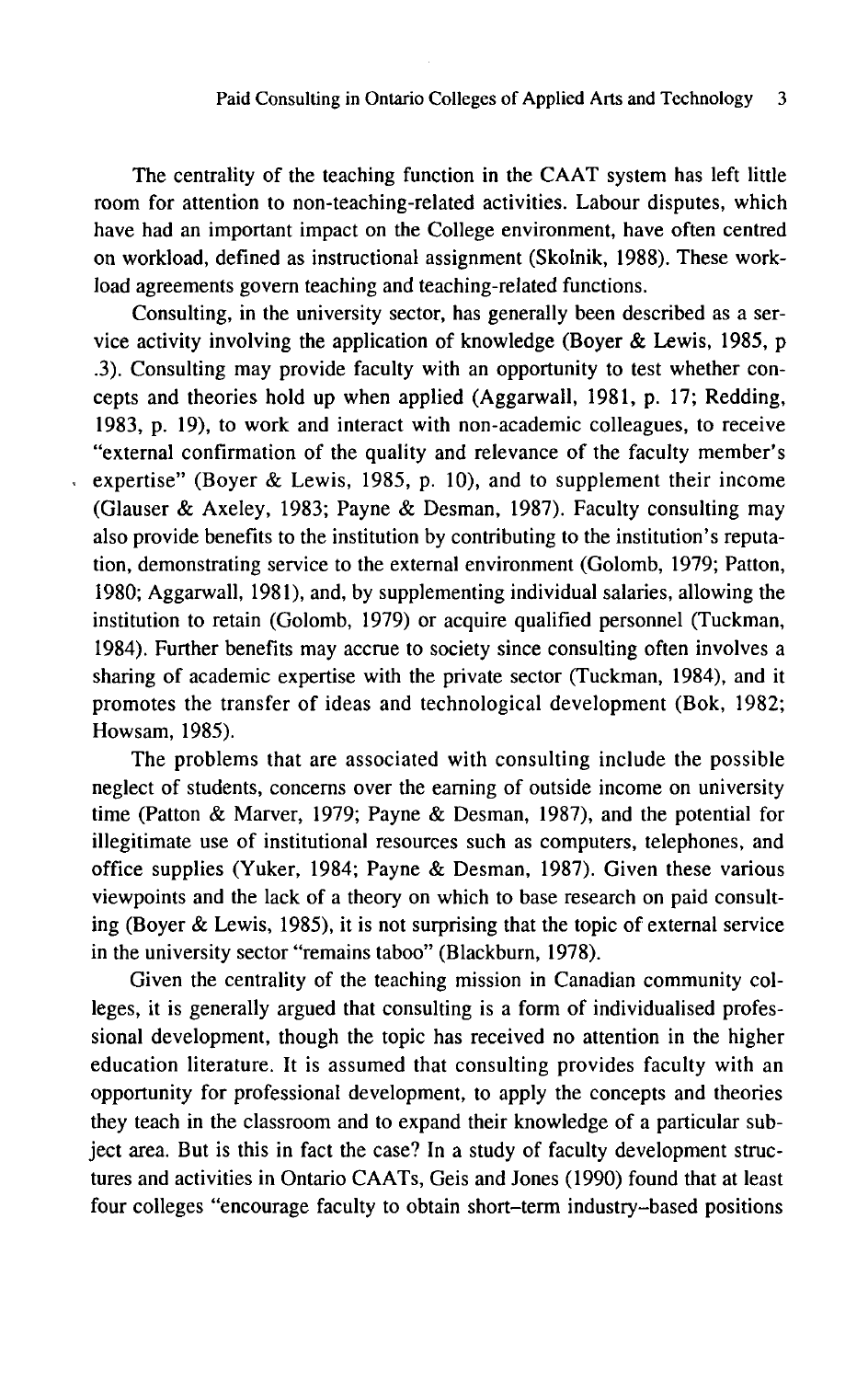as a method of renewing field-based knowledge and experience" (p. 12), and at least one college had a policy requiring faculty to obtain this type of position once every three years.

While consulting activities in the college environment are often discussed in terms of their relationship to the teaching mission, they might also be viewed as a form of applied research, depending on the nature of the work that is being done. There are those who argue that the mission of the community college should be expanded and that community colleges should be openly involved in applied research (Dennison & Gallagher, 1986; Borins & Holloway, 1989), and that such activities are "related to the very essence of service that the college is providing to the industrial system" (Pitman, 1986, p. 9).

## **Methodology and Limitations of the Data**

Nine out of 22 Ontario community colleges<sup>4</sup> were selected by a systematic sample with probability proportionate to faculty size with random start. The sample was self-weighted as the questionnaire was distributed to 25 percent of fulltime postsecondary faculty.<sup>5</sup> Faculty were chosen randomly from an alphabetical list provided by each institution in March of 1989. 394 responses out of a possible 865 were received, an overall response rate of 46 percent. Individual college response rates varied from 37 percent to 61 percent. Two of the nine selected colleges withdrew from the study. One did not agree with certain questions in the questionnaire, while the second was abnormally late in distributing the questionnaire. An analysis of the program structures of the withdrawn colleges indicated that they were similar in size and shared similar regional characteristics with other colleges included in the sample.

The sample was 57.5 percent male and 42.5 percent female. The approximate mean age was 46.5 years, with 10 percent between the ages of 25 and 34, 52 percent between the ages of 35 and 49, and 37 percent between the ages of 50 and 64. Four percent of faculty had doctoral degrees, 34 percent had master's degrees, 14 percent professional degrees, 26 percent either three or four year bachelor's degrees, 12 percent some university training (did not receive a bachelor's degree) and 11 percent community college training. Finally, the average number of years of teaching experience was 11.6 (12.8 years for men and 10 years for women).

In terms of the representativeness of this sample with community college faculty in Ontario, it should be noted that these data are consistent with 1987-88 Statistics Canada (unpublished) data in terms of gender and teaching experience. For example, according to the Statistics Canada data, 56 percent of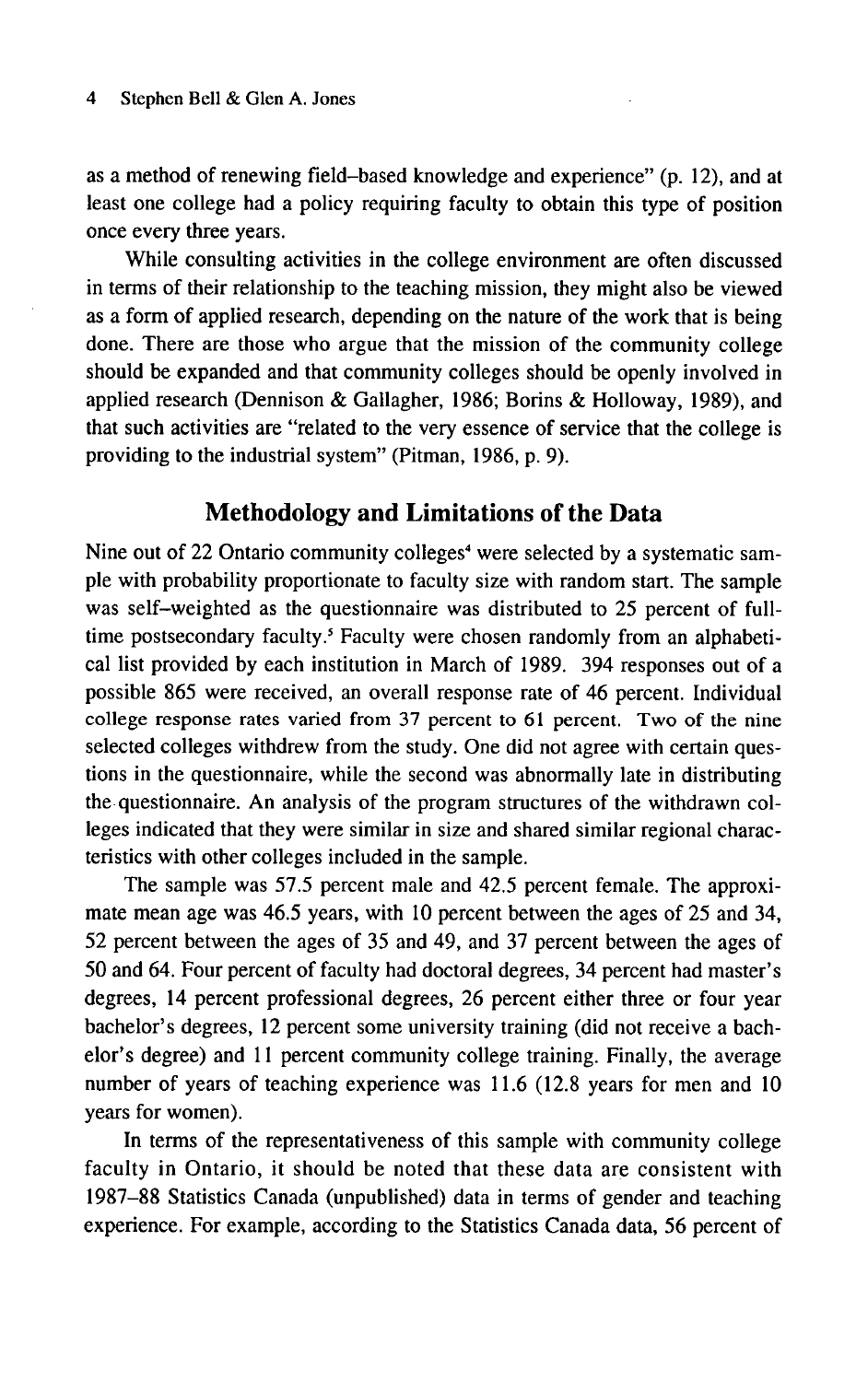faculty were male, 44 percent female. The average number of years of teaching experience was 12.1 (13.2 for men and 10.7 for women). The study sample appears to be over-represented in terms of formal academic qualifications. The Statistics Canada data indicate that three percent had doctoral degrees, 18 percent had master's degrees, 11 percent had professional degrees, and 37 percent had bachelor's degrees. Differences in formal academic qualifications can be attributed to the fact that available data only reflect the entering qualifications of faculty, are not systematically updated, and are therefore out of date. Thus, the evidence suggests that the sample is representative of community college faculty in Ontario.

Faculty were asked to indicate their college division or school, or, if they taught in more than one division or school, to indicate the division or school to which they were primarily responsible. Data were broken down into five division categories: applied arts, business, health sciences, technology, and other. The "other" category represents faculty who are not appointed or primarily responsible to one of the four major units, and it includes those appointed to institution-specific units such as natural resources or hospitality and tourism management. Nineteen percent of the sample taught in business, 26 percent in technology, 26 percent in applied arts, 18 percent in health sciences, and 11 percent in other programs.

As part of a section of the questionnaire dealing with applied research activities, faculty were asked to indicate whether or not they were engaged in paid consulting with an off-campus organization during a specified twelve month period and to specify the number of such arrangements and the number of hours of work by category of sponsor.

Finally, general comments from some faculty suggested a degree of reluctance in reporting involvement in consulting arrangements, suggesting that the study findings may be understated. For example, six respondents provided information on the number of consulting projects they worked on but did not indicate the number of consulting hours.

## **Results**

Responses to the questionnaire revealed a moderate to heavy involvement of faculty in consulting, depending on divisional appointment (Table 1). Thirty-four percent of all respondents engaged in at least one such arrangement; 13 percent of respondents reported their participation in only one such arrangement; while slightly more than one in ten respondents indicated that they had engaged in more than three consulting projects.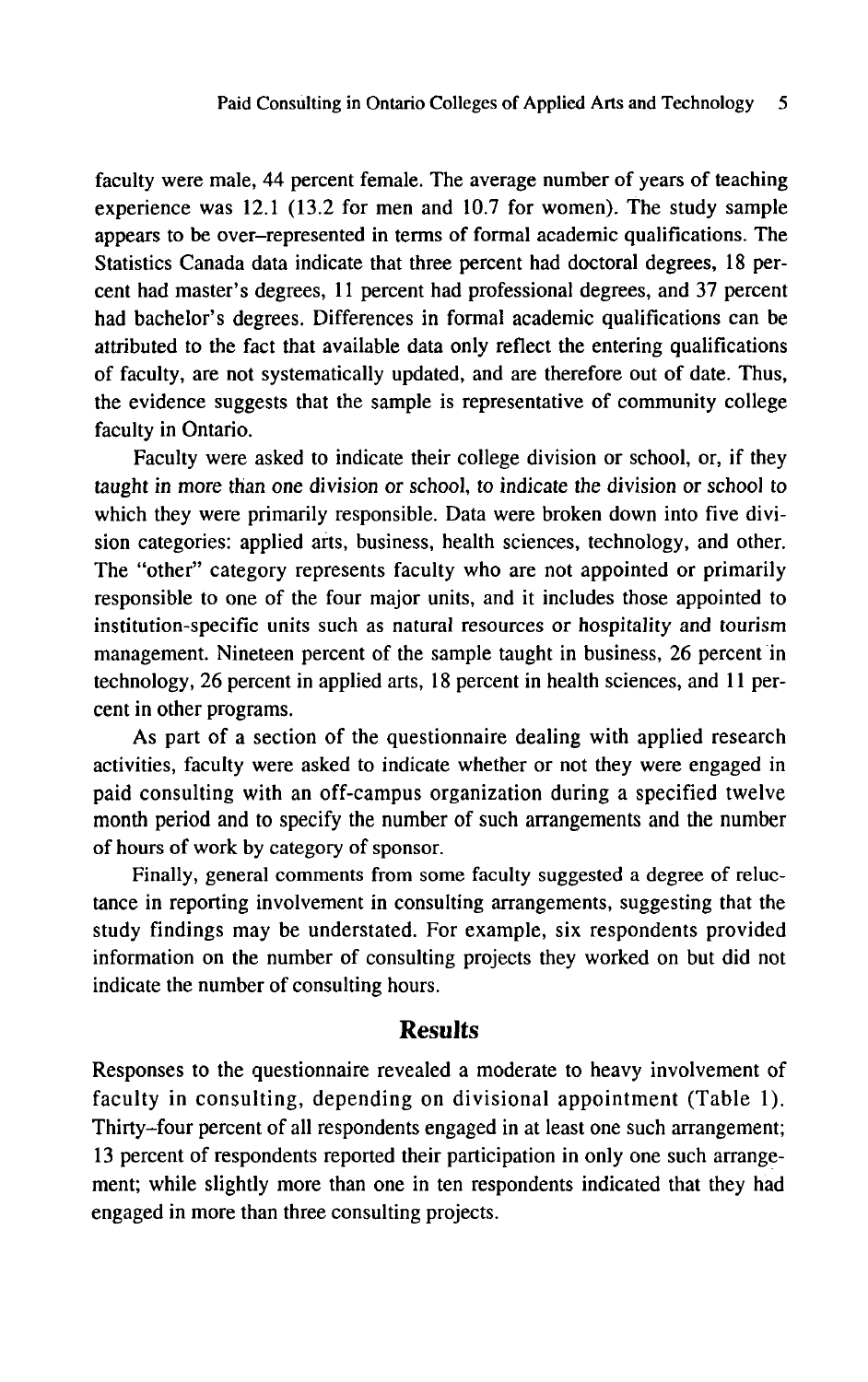#### 6 Stephen Bell & Glen A. Jones

Table 1

Activity by divisional appointment varied considerably: 47 percent of business faculty, 37 percent of technology faculty, 13 percent of health sciences faculty, 35 percent of applied arts faculty and 32 percent of other faculty engaged in consulting in the period defined. Business faculty seem particularly heavily involved in consulting, with approximately 18 percent engaged in more than three consulting projects.

There was also a considerable difference in participation by faculty gender. More than twice as many men (43%) engaged in consulting activities than women (20%) during the one year period.

Involvement bv Community College Faculty in Paid Consulting by Division

**Division of**  N 1 or More **Appointment Times %**  Business 73 47 Technology 100 37 Health Sciences 69 13 Applied Arts 97 35 Other 44 32 All 385 34 **Gender**  Male 222 43 Female 20 All 382 34

To determine whether there were any statistically significant differences and statistical interaction between divisional appointment (teaching area), gender, and level of education, a log linear analysis was undertaken. This method was chosen as the most appropriate because of the either/or characteristic; i.e., either you consulted or you did not. For the purposes of analysis, the "divisions" were ordered so that the division with the most consulting activity (Business) would be the one contrasted with each of the others. The variable "level of education" was broken down into two categories - those who possessed a Master's or higher degree and those who did not. This categorisation was seen as reasonable on the assumption that the more formal one's qualifications are, the more one may be asked to consult.

Appoinment & Gender in Percentages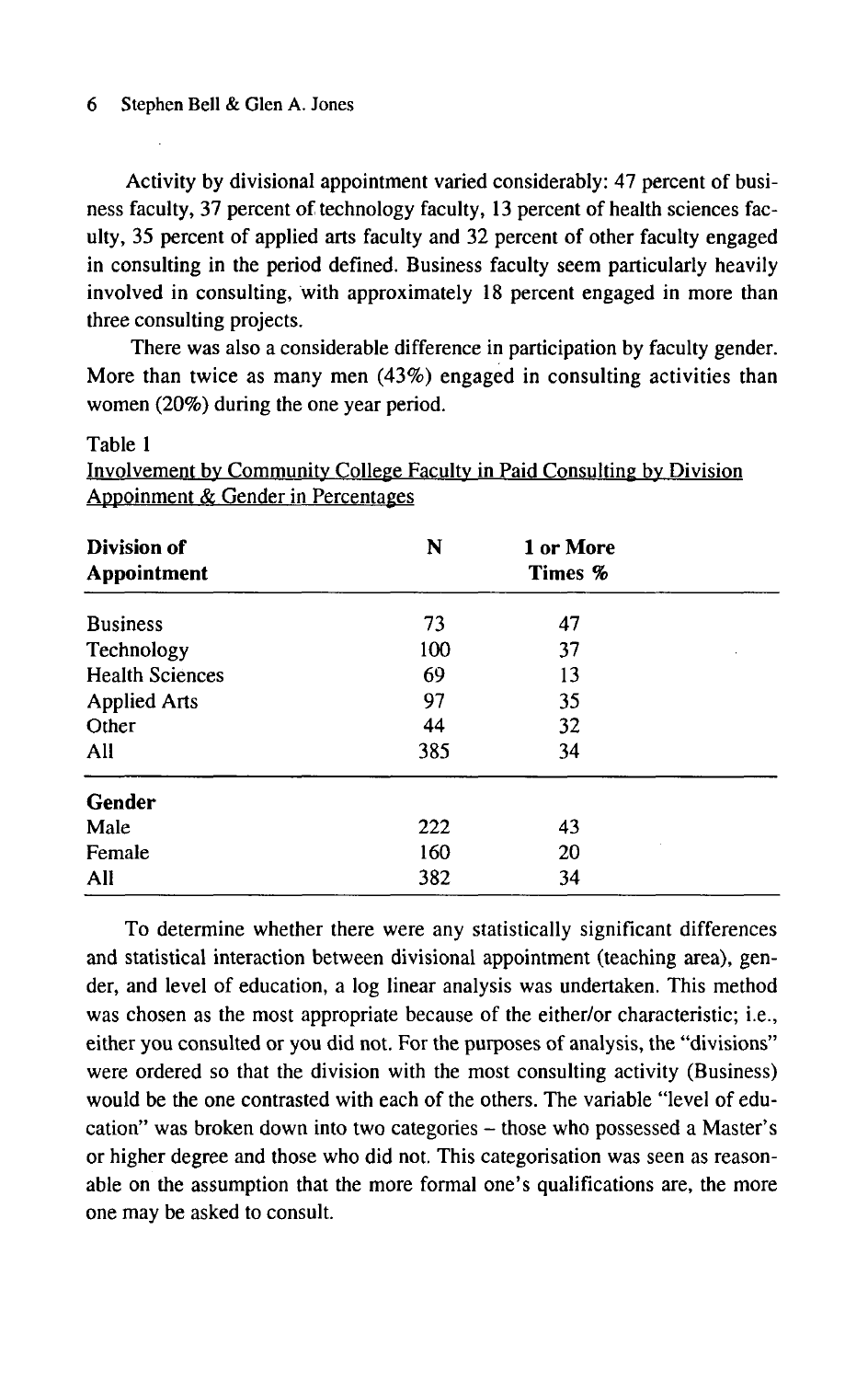The model illustrated (Table 2) is a saturated model containing all of the main effects and interactions, but it does not include the variable "level of education" as that was not found to be statistically significant and was dropped from the model. The results of the contrasts indicate that there are no statistically significant effects of division, although the contrast between the Business and Health Science divisions approaches significance (p<.06).

The data illustrate a strong effect of gender  $(p<.01)$ , and an interaction between gender of the Business and Technology divisions (p<.02). The apparent differences by division would seem to reflect the primary influences of gender.

Respondents also indicated the number of paid-consulting projects and the number of hours devoted to such projects by category of sponsor<sup>6</sup> (Table 3). The majority of all projects (55%) and consulting hours (59%) were sponsored by business or industry, a fact which provides some support to those who argue that consulting is a form of knowledge transfer to the private sector. Approximately 24 percent of all projects, and 22 percent of all consulting hours, were sponsored by some level of government or government agency (local, provincial, or federal). A relatively small number of consulting projects were sponsored by foundations and foreign governments or agencies. On average, faculty spent 34 hours, or less than one work week, on each consulting project.

## Table 2 Main Effects and Interaction Effects of Division of Appointment and Gender - Saturated Model

| Effect   | Parameter                          | Chi-Square | Prob $\lt$ |
|----------|------------------------------------|------------|------------|
| Division |                                    | 6.29       | n.s.       |
|          | Div (Business*Technology)          | 2.25       | n.s.       |
|          | Div (Business*Health Sciences)     | 3.60       | .06        |
|          | Div (Business*Applied Arts)        | 0.02       | n.s.       |
|          | Div (Business*Other)               | 0.22       | n.s.       |
| Gender   |                                    | 7.41       | .01        |
|          | Div*Gen (Business*Technology)      | 5.59       | .02        |
|          | Div*Gen (Business*Health Sciences) | 0.17       | n.s.       |
|          | Div*Gen (Business*Applied Arts)    | 0.02       | n.s.       |
|          | Div*Gen (Business*Other)           | 0.39       | n.s.       |
|          |                                    |            |            |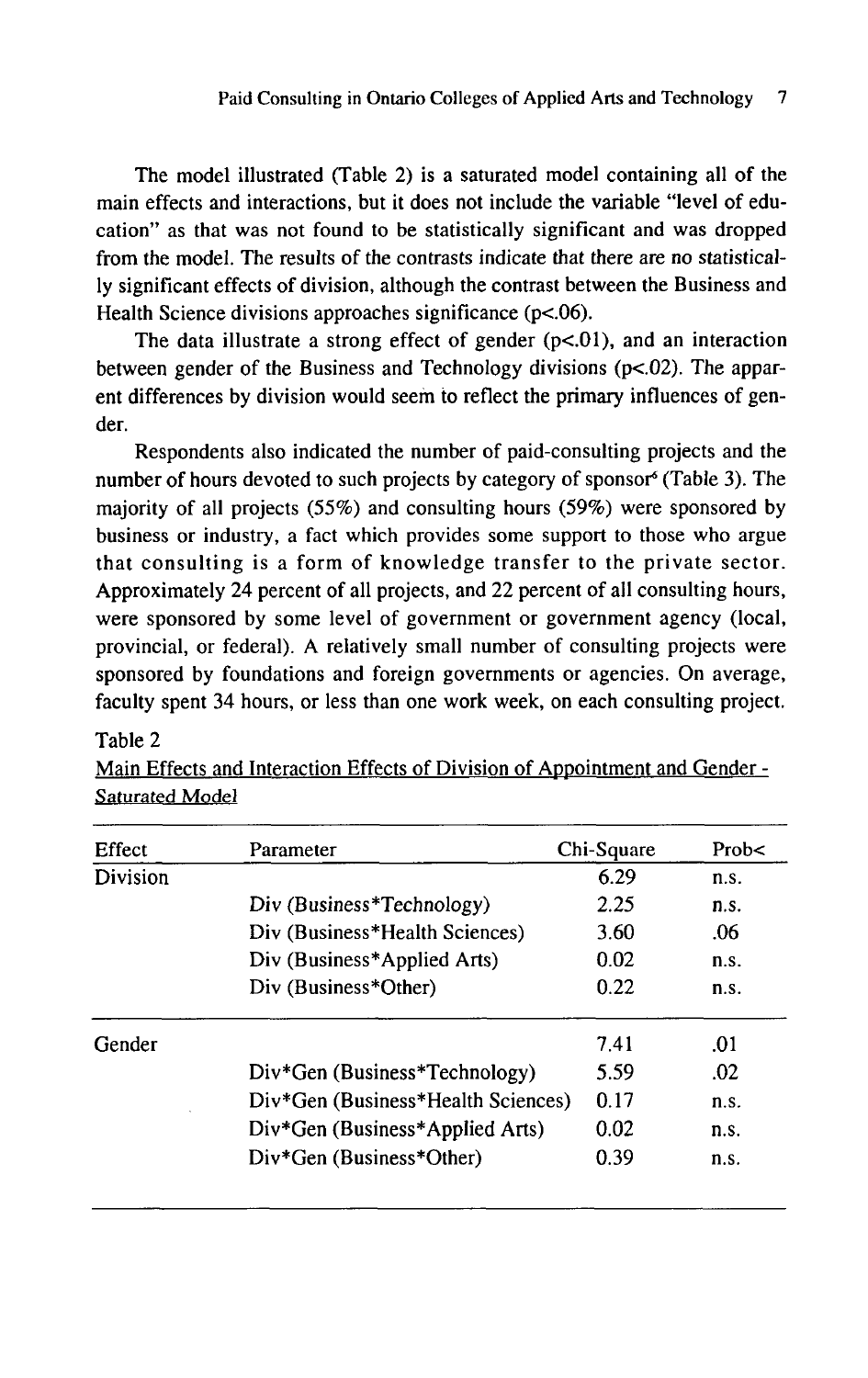Table 3 Consulting Projects and Project Hours by Category of Sponsor

| Category of Sponsor          | $\mathbf N$ | # of<br>Projects | $%$ of all<br>Projects | Total<br>Hours | $\%$ of all<br>Hours | Average<br>Number of<br>Hours per<br>Member | Average<br>Number of<br>Hours per<br>Project |
|------------------------------|-------------|------------------|------------------------|----------------|----------------------|---------------------------------------------|----------------------------------------------|
| <b>Business or Industry</b>  | 79          | 229              | 54.9                   | 8457           | 59.2                 | 107                                         | 37                                           |
| Federal Government/Agency    | 16          | 46               | 11.0                   | 1276           | 8.9                  | 80                                          | 28                                           |
| Provincial Government/Agency | 20          | 33               | 7.9                    | 1148           | 10.1                 | 72                                          | 44                                           |
| College or University        | 18          | 32               | 7.7                    | 842            | 5.9                  | 47                                          | 26                                           |
| Other                        | 10          | 27               | 6.5                    | 936            | 6.6                  | 94                                          | 35                                           |
| Local Government/Agency      | 12          | 20               | 4.8                    | 485            | 3.4                  | 40                                          | 24                                           |
| Elementary/Secondary School  | 8           | 13               | 3.1                    | 295            | 2.1                  | 37                                          | 23                                           |
| Foreign Government/Agency    | 3           | 11               | 2.6                    | 445            | 3.1                  | 148                                         | 40                                           |
| Foundation                   | 5           | 6                | 1.4                    | 98             | 0.7                  | 20                                          | 16                                           |
| <b>TOTAL</b>                 | 171         | 417              | 100.0                  | 14 2 8 2       | 100.0                | 84                                          | 34                                           |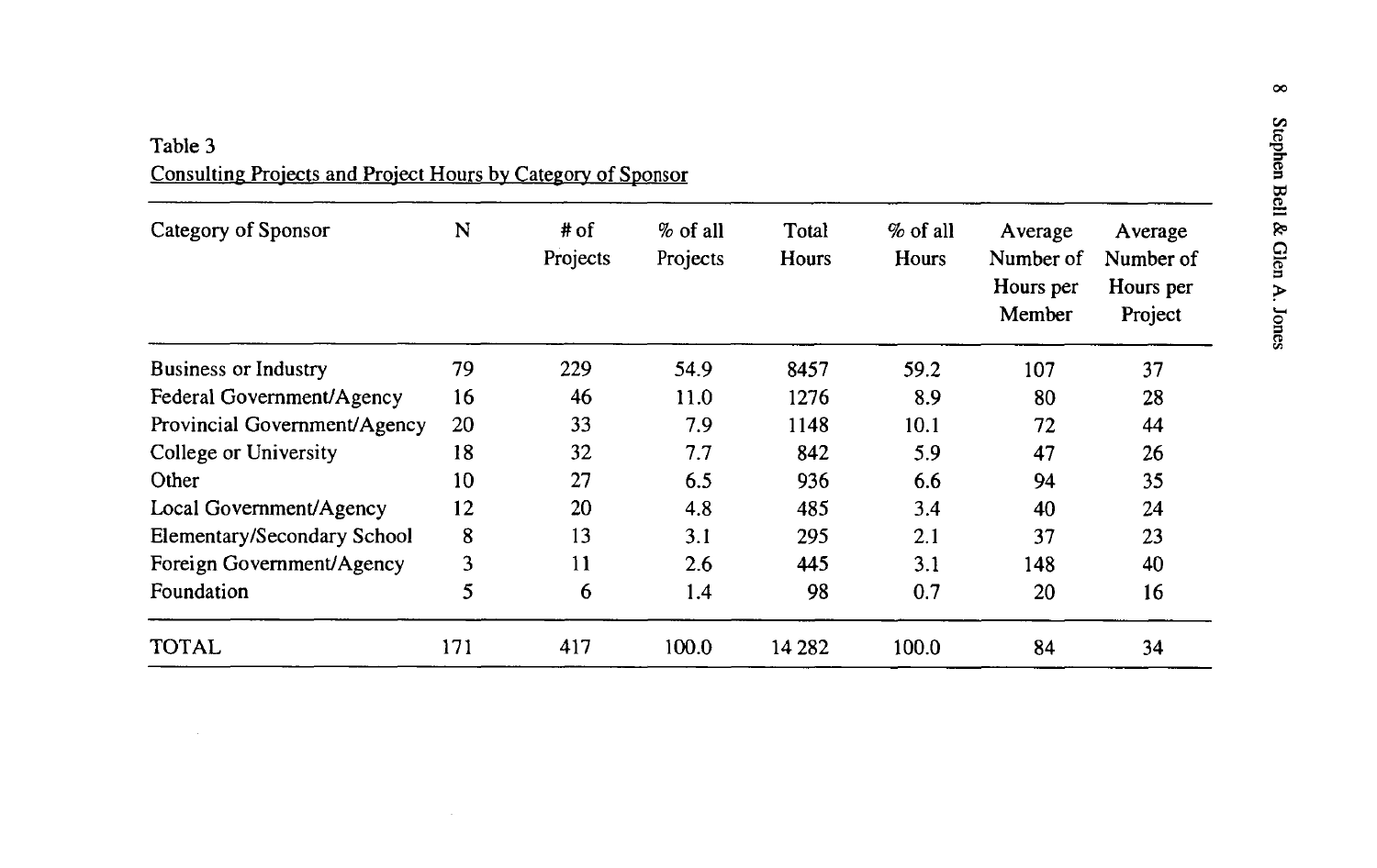They spent an average of 84 hours, or slightly more than two work weeks, on consulting during the one year period.<sup>7</sup>

#### **Discussion**

As illustrated previously, responses to the questionnaire revealed a moderate to high level of participation in consulting activity (34% of all faculty). This figure is comparable to studies which suggest that approximately 37 percent of university faculty engage in consulting (Ladd & Lipset, 1975; Marver & Patton, 1976; Patton & Marver, 1979). Boyer & Lewis (1985, p. 18) note that prior studies present somewhat inconsistent results which may be a function of different research methods and sampling techniques; but the data from studies of university faculty, which often have a service mandate, are surprisingly close to the CAAT faculty data, where such a mandate does not formally exist.<sup>8</sup>

Like other studies on consulting in universities and colleges, this study focused on participation of faculty, but it represents only a starting place in addressing the larger questions related to the level and role of consulting in the community college sector. In general terms, these larger questions might be termed the "what", "why", and "when" of consulting.

The "what" question relates to the central and still unanswered question of the types of activities faculty are engaged in when they are engaged in consulting arrangements. We not only need to know what these activities are, but we also need to know what the relationship is between these activities and the teaching role of community college faculty. What skills or knowledge-bases are utilised in consulting assignments? What do participating faculty bring back with them to the classroom? Is consulting beneficial or detrimental to teaching?

The "why" question relates to those factors which influence faculty behaviour so that they participate in consulting. Are those who engage in consulting motivated by intellectual excitement, by perceived benefits in terms of their teaching role, by financial gain, or by some other factor? Why are males more likely to participate in consulting arrangements compared to their female colleagues, especially when female faculty have higher formal academic qualifications (41% have master's degrees or higher compared to 37% for men), and are only slightly less experienced than their male colleagues? If one were to use the argument that consulting is a factor in keeping faculty current in their teaching areas and contributing to their professional development, then further data need to be collected to validate this hypothesis. We also need to learn more about how consulting is viewed by the sponsors. Why do they enter into consulting arrangements with community college faculty instead of university faculty or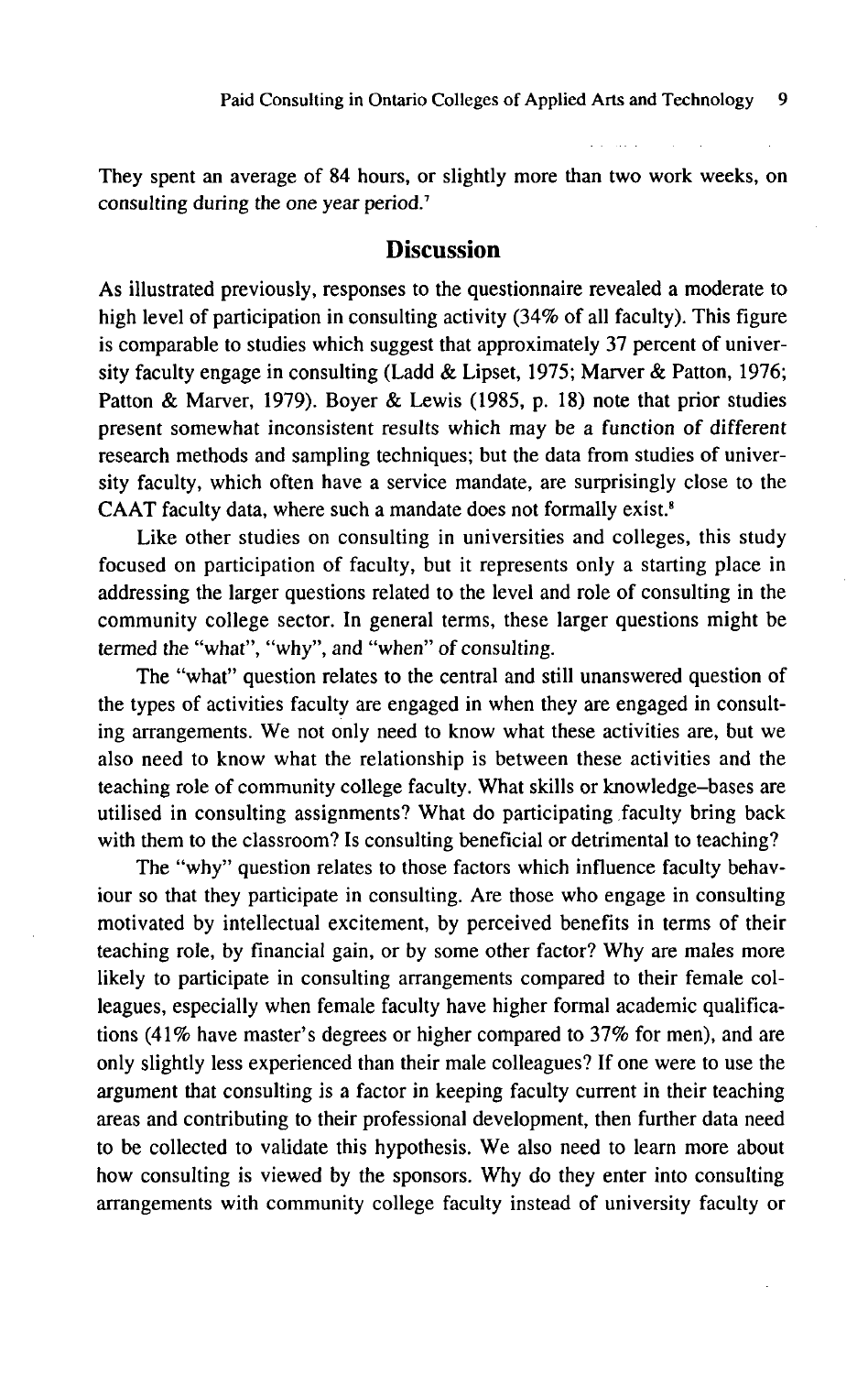private consulting firms? Do consulting arrangements with community college faculty have an impact on the way sponsors view community colleges?

The "when" question refers to the need to identify when these activities are taking place. Do consulting arrangements decrease faculty leisure time, or are these activities replacing, or competing with, more traditional faculty development opportunities? Do these activities compete with time for preparation, evaluation and giving attention to students?

## **Conclusion**

The data reported present a a first step in investigating the phenomenon of consulting activity among community college faculty. The data illustrate the extent of faculty consulting by teaching area and indicate statistically significant differences by gender. The categories of sponsorship and the overall amount of time devoted to consulting activities are also shown.

Attempts must be made to address the what, why, and when questions discussed above. Our informal discussions with community college administrators and faculty have suggested that there are two contrasting perceptions on the level of consulting. Some view consulting as a small-scale activity performed by only a few faculty. Others view it as so common as to suggest that it endangers the teaching function of the community college system. The data presented here suggest that the real level of consulting activity falls somewhere between the two anecdote-based extremes. With one-third of faculty engaged in some form of consulting activity, a figure that increases to one-half in the Business Division, it is difficult to argue that the activity is limited to only a few. However, with the average time commitment being approximately two work weeks a year, one cannot argue *prima facie* that consulting, generally speaking, jeopardises the level or quality of teaching in community colleges. What is clear is that consulting is a faculty activity that is worthy of further inquiry.

#### **Notes**

<sup>1</sup> It is clear that many community college faculty are involved in research activities. A number of recent studies have focused on this topic (Bell, 1989, 1992; Sorensen, 1988).

<sup>2</sup> For example, the final report of the Vision 2000 review of Ontario Colleges of Applied Arts and Technology "urges the colleges to work together to foster applied scholarship activities by college personnel as a way of contributing to the overall goal of teaching excellence. For many teachers in the system, the most effective way to stay current in their field and improve their teaching is by participating in a range of activities -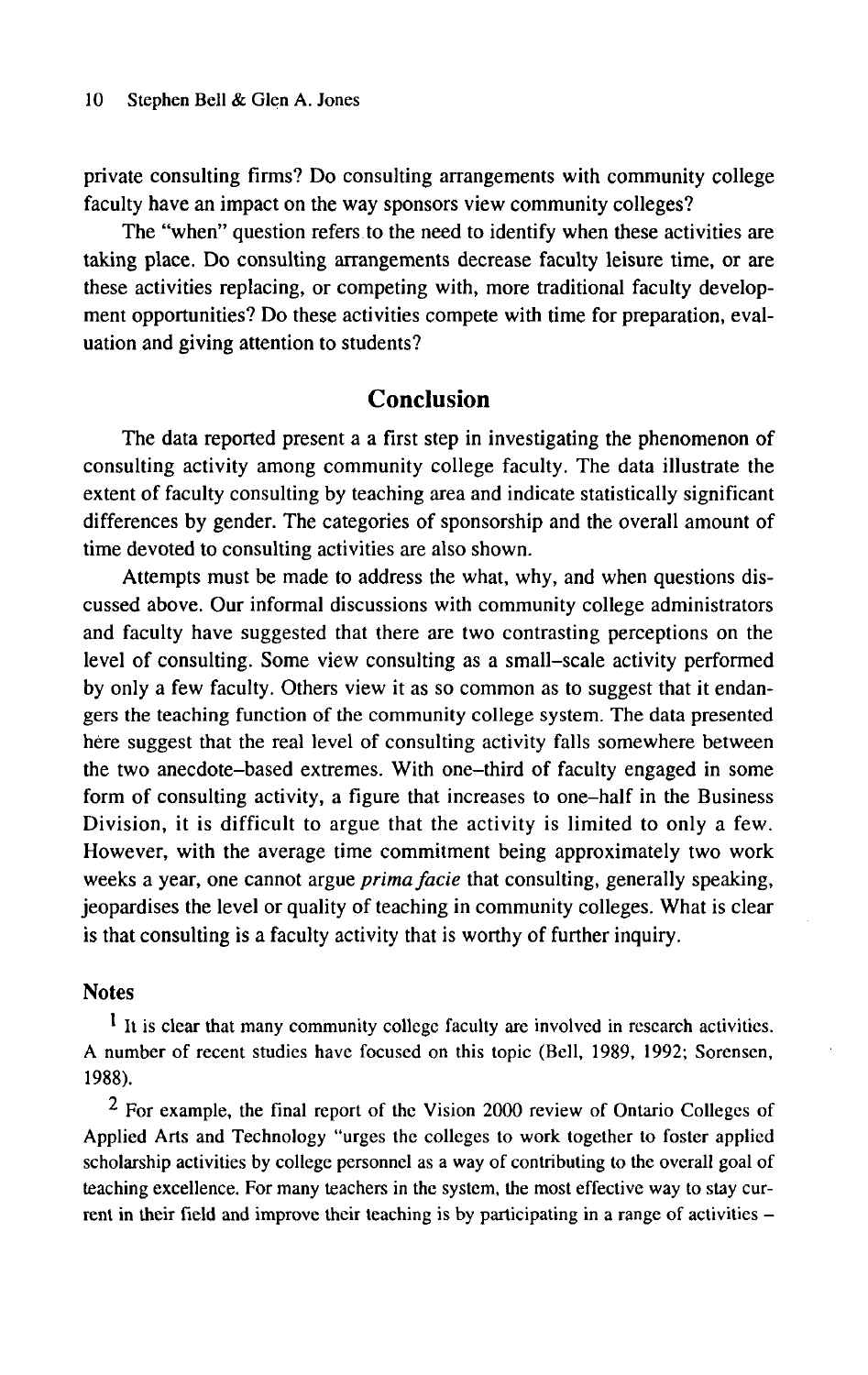from problem solving and the transfer or diffusion of information and technology to the development of new services and products" (Vision 2000, pp. 19-20).

 $3$  The paper deals only with paid consulting activities of community college faculty. Unpaid consultations, which may be numerous, are not measured.

^ A 23rd community college was opened after this study was completed.

 $5$  There are approximately 8,800 full-time faculty and 110,000 full-time students in Ontario Colleges of Applied Arts and Technology.

6 The number of times that faculty members engaged in paid consulting activities does not necessarily equal the number of projects on which they worked.

<sup>7</sup> It is extremely important to note that the questionnaire did not ask faculty specifically to indicate when they engaged in paid consulting activities. Since the questionnaire asked for information on consulting activities over a twelve month period, the data should not be misinterpreted to suggest that faculty are earning supplemental income during time periods when they should be involved in teaching or teaching-related functions. Consulting activities might well be performed during hours that are not governed by the individual's instructional assignment, but this issue obviously requires further study.

8 While there are general similarities concerning participation, it is extremely difficult to compare the findings of this study with previous surveys of faculty consulting in universities, especially since community college faculty in Ontario are categorized by program division and not by discipline orientation.

#### **References**

- **Aggarwal, R. (1981). Faculty members as consultants: A policy perspective.** *Journal of the College and University Personnel Association, 32* (2), 17-20.
- Bell, S. (1989). *An exploratory survey on applied research and community college faculty in Ontario.* Unpublished manuscript, Council of Regents of the Ontario Colleges of Applied Arts and Technology, Toronto.
- Bell, S. (1992). Research activities and work satisfaction of community college faculty. *The Review of Higher Education, 15* (3), 307-325.
- Blackburn, R. T. (1978). Case studies of the academic profession. In Robert T. Blackburn (ed.). *Studies on academics and modes of inquiry.* Ann Arbor: University of Michigan, Centre for the Study of Higher Education.
- Borins, S., & Holloway, S. (1989) Meeting the competitive challenge: Enhancing applied research in Ontario's colleges. In *Colleges and the changing economy: Background papers to Vision 2000, a review of the mandate of the Colleges of Applied Arts and Technology.* Toronto: Council of Regents.
- Bok, D. (1982). *Beyond the ivory tower: Social responsibilities of the modern university.*  Cambridge, Mass.: Harvard University Press.
- Boyer, C. M. & Lewis, D. R. (1985). *And on the seventh day: Faculty consulting and*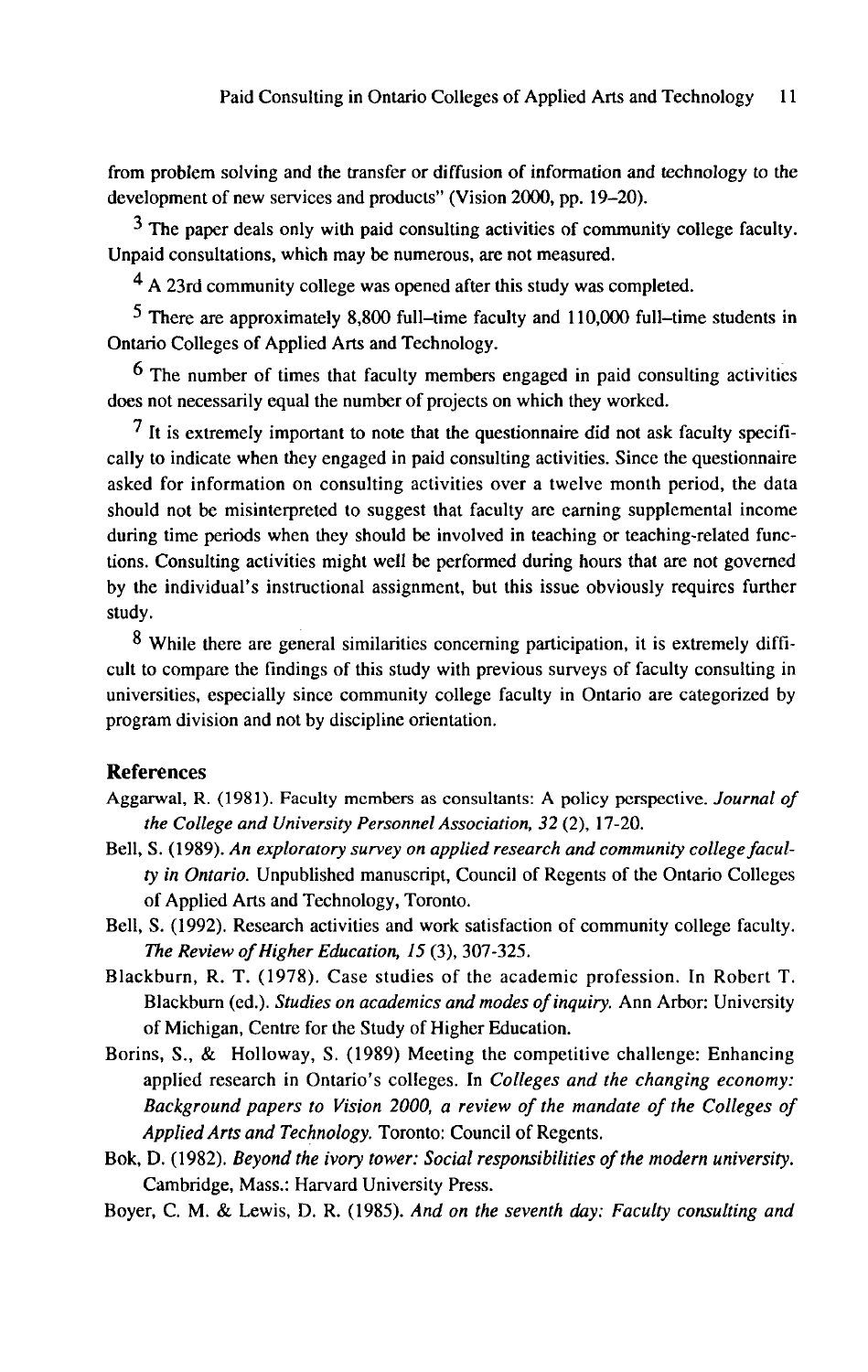*supplemental income.* ASHE-ER1C Higher Education Report No. 3. Washington, D.C.: Association for the Study of Higher Education.

- Dennison, J. D., & Gallagher, P. (1986). *Canada's community colleges: A critical analysis.* Vancouver: University of British Columbia Press.
- Geis, G. L., & Jones, G. A. (1990). *Faculty development structures and activities in Ontario's Colleges of Applied Arts and Technology.* Paper presented at the Tenth Annual Conference on Teaching and Learning in Higher Education, Montreal, June.
- Glauser, M. J., & Axeley, S. R. (1983). Consulting activities of university faculty members: Scope and depth of involvement. *Group and Organizational Studies, 8* (3), 270-286.
- Golomb, S. W. (1979). Faculty consulting: Should it be curtailed? *National Forum: Phi Kappa Phi Journal, 69* (4), 34-37.
- Howsam, R. B. (1985). *Academic consulting in colleges and universities. Enclaves of intellectual and moral integrity.* A Report of the Coordinating Board, Texas College and University System.
- Jones, G. A. (1991). Modest modifications and structural stability: Higher education in Ontario. *Higher Education, 21,* 573-587.
- Ladd, E.C., & Lipset, S.M. (1975). *The divided academy: Professors and politics.* New York: McGraw-Hill.
- Marver, J. D., & Patton, C. V. (1976). The correlates of consultation: American academics in 'the real world.' *Higher Education, 5* (3), 319-335.
- Patton, C. V. (1980). Consulting by faculty members. *Academe: Bulletin of the AAUP,*  66(4), 181-185.
- Patton, C. V., & Marver, J. D. (1979). Paid consulting by American academics. *Educational Record, 60* (2), 175-184.
- Payne, S. L., & Desman, R. A. (1987). The academician as a consultant. In S. L. Payne and B. H. Charnov (eds), *Ethical dilemmas for academic professionals.* Springfield, Illinois: Charles C. Thomas.
- Pitman, W. (1986). *Report of the Advisor to the Minister of Colleges and Universities on the governance of the Colleges of Applied Arts and Technology.* Toronto: Ministry of Colleges and Universities.
- Redding, W. C. (1983). Resolved: That paid consulting is contrary to the best interests of academia - the negative. *Association for Communication Administration Bulletin,44,* 17-20.
- Skolnik, M. L. (1988). The evolution of relations between management and faculty in Ontario Colleges of Applied Arts and Technology. *Canadian Journal of Higher Education, 18* (3), 83-112.
- Skolnik, M. L., & Jones, G. A. (Forthcoming). Arrangements for coordination between university and colleges sectors in Canadian provinces. *Canadian Journal of Higher Education.*

Sorensen, N. (1988). *Canadian community colleges and institute-based research in the*